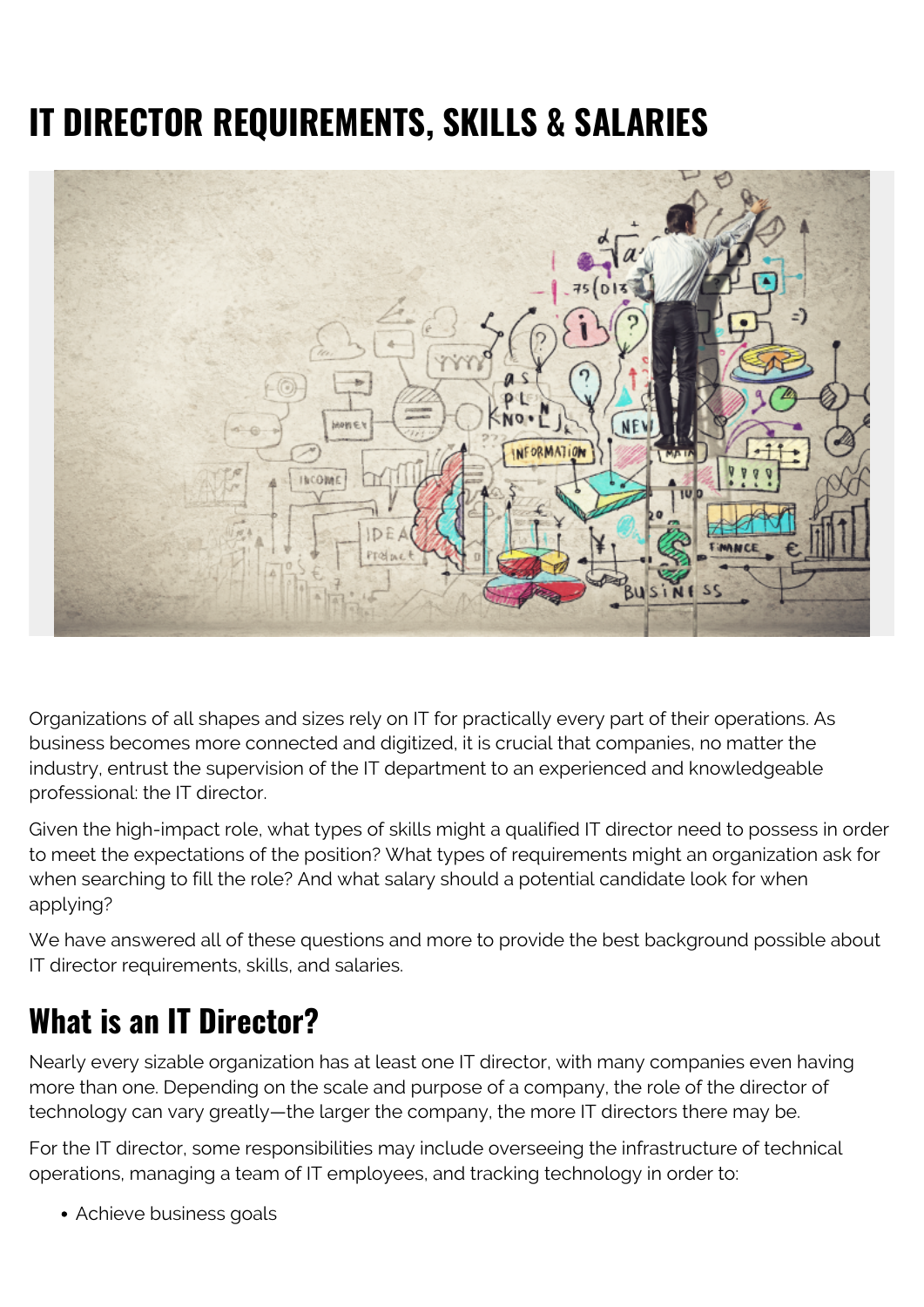- Minimize [security risks](https://blogs.bmc.com/blogs/security-vulnerability-vs-threat-vs-risk-whats-difference/)
- Increase user satisfaction
- Maintain operations and systems

There are a variety of names this role might be listed as, including Director of Technology, Senior IT Director, Director of Information Technology. Generally, all of these names describe the same general set of job requirements.

### **Roles & responsibilities**

Directors of IT play a crucial role in their companies' [overarching IT management](https://blogs.bmc.com/blogs/project-management-process-templates-best-practices/), and they are often responsible for the broad maintenance of the functionality, security, and accessibility of all computer resources within the organization. This includes, but is not limited to:

- [Networking equipment](https://blogs.bmc.com/blogs/enterprise-networking/)
- Computer hardware and software
- [Data storage infrastructure](https://blogs.bmc.com/blogs/data-lake-vs-data-warehouse-vs-database-whats-the-difference/)
- Web applications, including SaaS, PaaS, and laaS

Although this doesn't cover them entirely, and every role will be different depending on the specific industry and company the position oversees, some other general responsibilities that a director of technology might expect include:

- Developing and overseeing **SMART** goals for hardware, software, and storage
- Ensuring strategic [capacity planning](https://blogs.bmc.com/blogs/it-capacity-management-planning/)
- Managing all or part of the IT department, including:
	- Directly supervising some employees
	- Hiring certain members
	- Handling employees' concerns and performances
	- Communicating with the technology team and other departments as collaboration requires
- Determining business requirements for IT systems
- Identifying and eliminating security vulnerabilities with strategic solutions that increase data security
- Directing and supporting the implementation of new software and hardware
- Identifying and recommending new technology solutions
- Managing the organization's [help desk](https://blogs.bmc.com/blogs/help-desk-vs-service-desk-whats-difference/) (internal, external, or both)
- [Coordinating IT activities](https://blogs.bmc.com/blogs/critical-it-tech-policies/) to ensure data availability and network services with as little downtime as necessary
- Overseeing departmental finances, including budgeting and forecasting
- Implementing executive policies
- Reporting back to the C-suite

IT directors often work closely with the chief technology officer (CTO) and other executives to ensure that all business-critical systems are operating smoothly.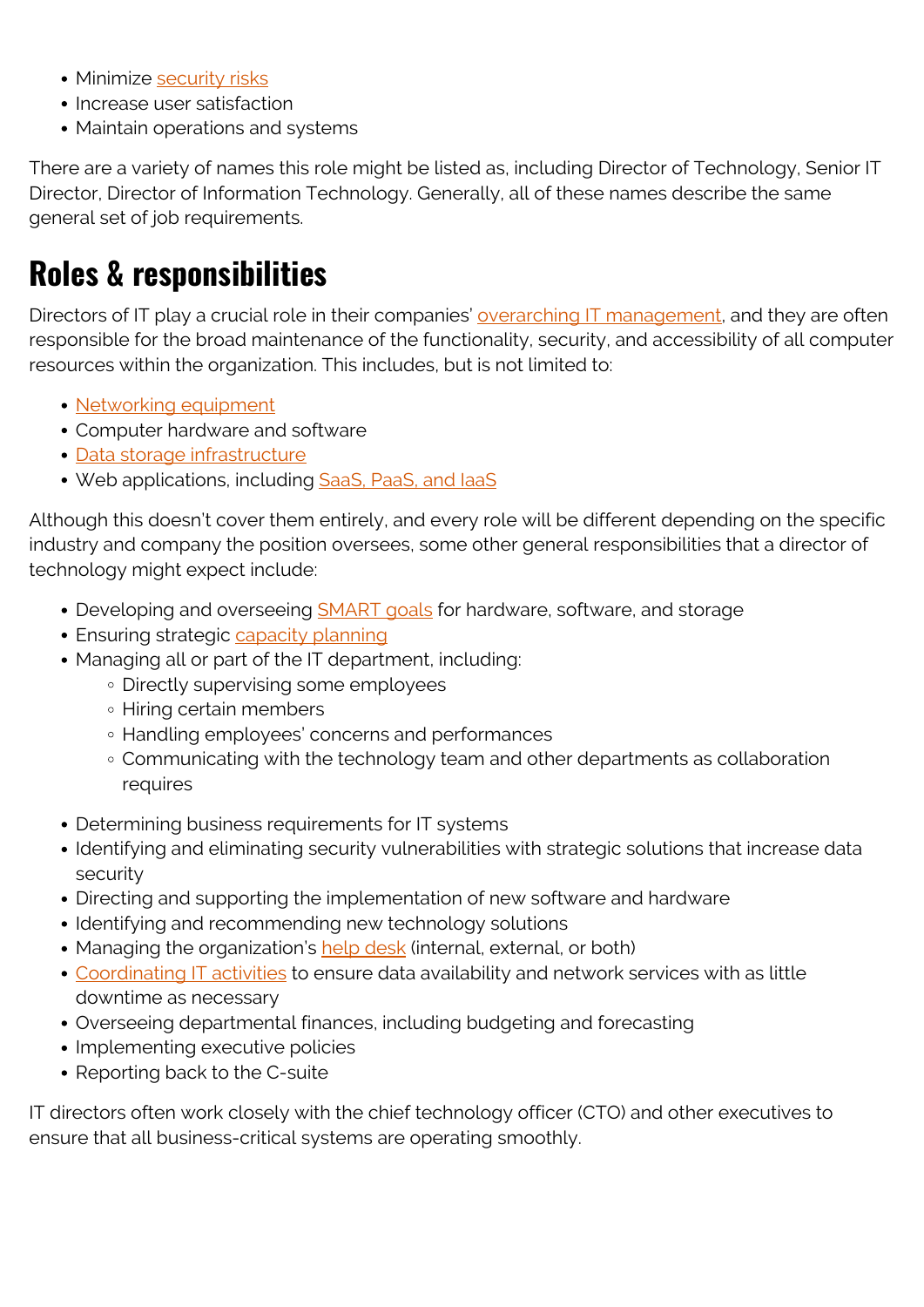

### **IT director skills needed**

The IT director will need to have a balance of internal and external perspective:

- Looking inwards towards their team and responsible technologies
- Looking outwards to understand the unique business needs across various departments within the company

As such, the necessary professional skills require wide breadth, perhaps more than expertise in a one single area. The [skills needed](https://www.indeed.com/hire/job-description/it-director) to be a successful IT director include:

#### **Technical skills**

Although the IT director might not be the person directly maintaining or fixing the systems, it is going to be important for them to have technical skills and knowledge in order to understand what is going on within the infrastructure.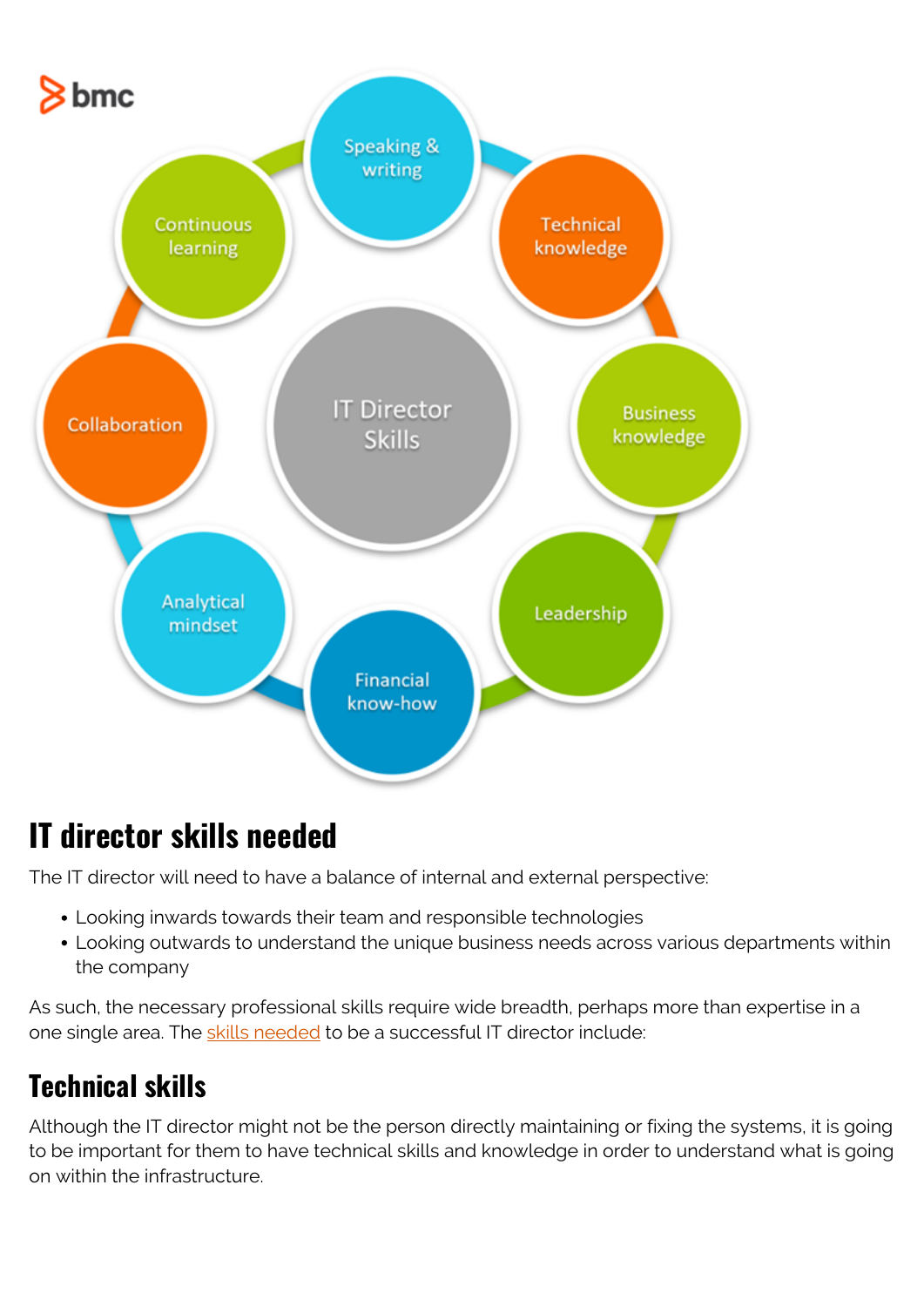### **Communication skills**

Given the fact that the IT director serves as a go-between for the senior-level executives and the IT department, having strong communication skills will be crucial, both written and verbal. This role also requires the need to cooperate and collaborate with employees, with both technical and nontechnical colleagues.

*(Explore other [soft skills](https://blogs.bmc.com/blogs/soft-skills/) useful in tech work.)*

#### **Leadership skills**

As a leader of multiple teams and employees, it goes without saying that leadership skills are necessary in order to be a successful IT director. These skills are going to be needed to not only motivate teams, but to help move the department towards its goals.

*(Explore [leadership skills](https://blogs.bmc.com/blogs/cio-leadership-qualities/) for tech roles.)*

#### **Analytical skills**

Having an analytical mindset to develop and utilize reliable metrics will help the qualified director of IT to generate solutions to a wide array of technology-related problems. The director must then be able to:

- 1. Take their analysis
- 2. Research the best solutions for it
- 3. Come to a final decision on the best way to solve it

*(Learn more about [data analytics.](https://blogs.bmc.com/blogs/data-analytics-vs-data-analysis))*

#### **Organizational skills**

Staying organized and focused are more skills that are going to be necessary for any interested IT director. Being able to coordinate the work and schedules of many people across numerous departments requires someone who can multi-talk and juggle multiple responsibilities at a time. These tasks are to be completed while the director also manages their own workload and priorities.

#### **Business skills**

There are many parts of an IT director's job that do not include technical aspects, but rather, nontechnical components that relate to business in general, including financial skills like budgeting, forecasting, and justifying.

By being familiar with business skills and having a managerial role within the company, the director of IT can better help to develop and implement plans to achieve the organization's tech goals.

*(Explore our [IT Cost Management Guide.](https://blogs.bmc.com/blogs/it-budget-management/))*

### **IT director education & requirements**

Common requirements for a director of technology position include: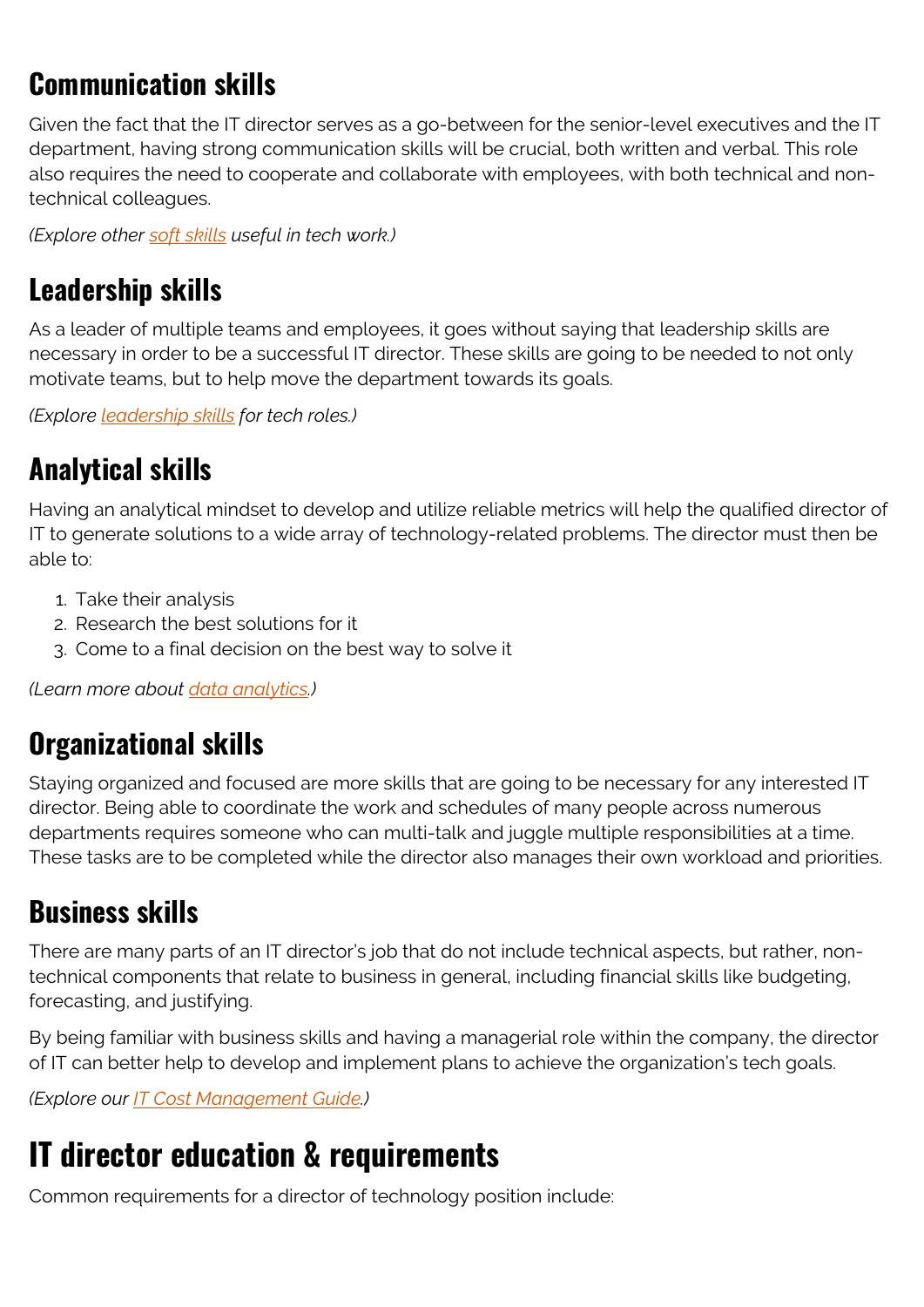- A bachelor's degree in programming, computer science, computer engineering, or another related field with advanced course experience in mathematics, computer programming, and [software development](https://blogs.bmc.com/blogs/sdlc-software-development-lifecycle/)
- Several years' experience managing employees within an IT environment
- Several years' experience working with particular systems that are relevant to the company (For instance, EMR/EHR systems in healthcare technology, or finance-specific databases for mutual funds and banking institutions)

Due to the complex nature of this senior position, many larger organizations may require their director of IT to hold a graduate degree, such as an MBA or an MS in information technology. Both of these will only enhance the director's knowledge base, not to mention increase their abilities to manage and oversee large teams of people.

It is not typically required for IT directors to be an expert in multiple [programming languages](https://blogs.bmc.com/blogs/programming-languages/) or certified in every network, but instead they must possess a broad understanding of tech theories and applications from a macro-level. It is also important to understand [new trends and shifts in](https://blogs.bmc.com/blogs/it-trends/) [technology,](https://blogs.bmc.com/blogs/it-trends/) considering what may benefit the IT department while balancing the organization's business needs and budget.

# **Peers & reporting**

Looking up the career ladder, a director of technology often reports directly to the [Chief Technology](https://blogs.bmc.com/blogs/cio-vs-cto-whats-the-difference/) [Officer](https://blogs.bmc.com/blogs/cio-vs-cto-whats-the-difference/) (CTO), providing updates and requesting resource support for the entire technology team that the director oversees.

Within the role, the director will likely oversee one or several IT teams and may work alongside several other IT directors, all with responsibilities around various technologies and team functions.

Just as important as who the director of technology reports to is who the director of technology oversees and leads. While a director's role seems to cover a lot of systems, it's really the people [that](https://swz.salary.com/salarywizard/Information-Technology-Director-Job-Description.aspx) [the director oversees.](https://swz.salary.com/salarywizard/Information-Technology-Director-Job-Description.aspx) A director of technology is likely responsible for answering these questions:

- Are [individual IT teams](https://blogs.bmc.com/blogs/it-teams/) achieving their goals?
- Are the teams having issues bringing their product or solution to the finish line?
- Are other departments supporting the IT department in providing the necessary support, resources, infrastructure, etc.?

The ways these questions will be answered depend on a lot of factors including the size of the company, the technologies deployed, the overarching philosophy of tech within the enterprise, and the scope of the director of technology.

Of course, the organization's industry will have an impact on the job itself, as well. Education, government, non-profit, and healthcare sectors combined comprise nearly one-third of the director of technology positions nationwide. Smaller percentages go to financial, business, and software services, respectively.

## **Professional development for IT directors**

It's smart for leaders to partake in professional development opportunities in order to stay abreast of the latest trends, emerging management theories, and how innovation is changing the field.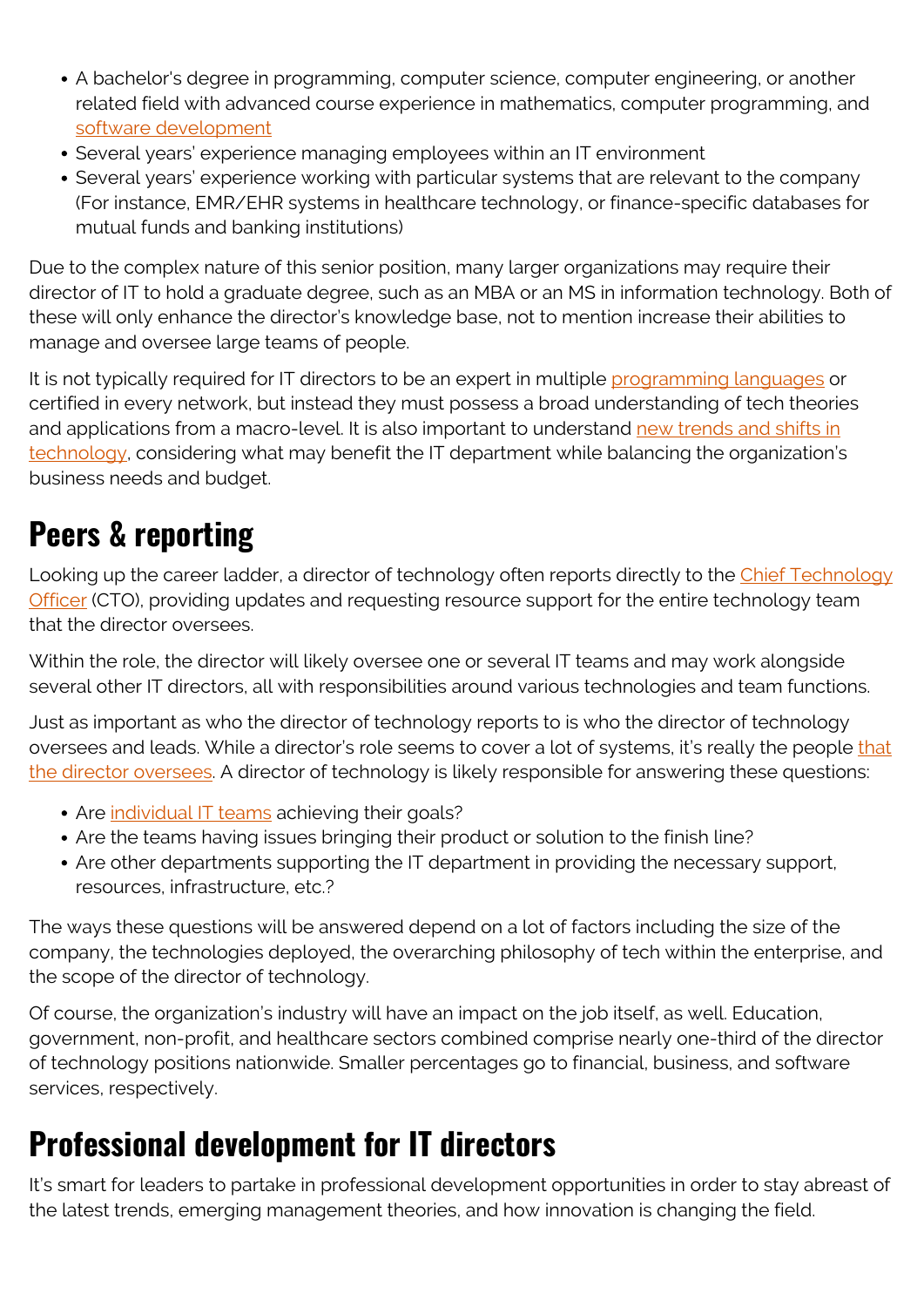A few different options for continued education include certifications for IT directors. These certifications can help directors to not only be more effective in their role, but to be more competitive in the job market, as well.

### **CompTIA A+ Certification**

Offered by the Computing Technology Industry Association (CompTIA), this certification is seen as an industry standard for IT professionals. It helps candidates troubleshoot and solve technical problems, as well as teaching how to understand a variety of issues, from operating systems and networking, to mobile devices and security.

### **CompTIA Network+**

This certification from CompTIA also verifies that candidates have the necessary skills to design, configure, maintain, and troubleshoot wired and wireless devices.

#### **CompTIA Security+**

This certification covers best practices for both IT networks and operational security, verifying that the candidate has the required skills to keep an organization's data secure.

#### **Continuous learning**

Remember, though, that professional development doesn't have to be formal. Some of the best ways to continue developing as a director are to stay curious and to partner with a mentor.

- **Staying curious.** This can be as simple as a reading up on trade magazines or business journals that illustrate innovations in IT and cross-sectional fields. Another option is to attend conferences within the field that can provide new networking opportunities as well as providing information on the latest trends and technologies.
- **Seeking a mentor.** A mentor could be someone who shows other ways of doing things, based on his or her own experience. This person could be more senior directors within the IT department, non-IT directors within the company, and even directors or executives outside of the company altogether. Their experiences can display different approaches to IT and management thinking. Plus, their advice can provide support should professional roadblocks occur.

## **Salary & job outlook**

Despite all of the necessary skills and required responsibilities, IT directors in the U.S. are highly compensated, with the median salary across private, government, and non-profit sectors clocking in at [just above U.S. \\$142,500.](https://www.bls.gov/ooh/management/computer-and-information-systems-managers.htm#tab-5)

The U.S. Bureau of Labor Statistics (BLS) projects that the demand for directors of technology will grow [about 12% by 2026,](https://www.bls.gov/ooh/management/computer-and-information-systems-managers.htm#tab-6) much faster than the national average of all occupations (average 8%). This increased demand for such candidates stems from the growth into digital platforms that nearly all businesses will adopt, especially the expedited digital transformations companies have been taking as a result of the pandemic. In addition, they'll need directors and managers to implement these growth goals.